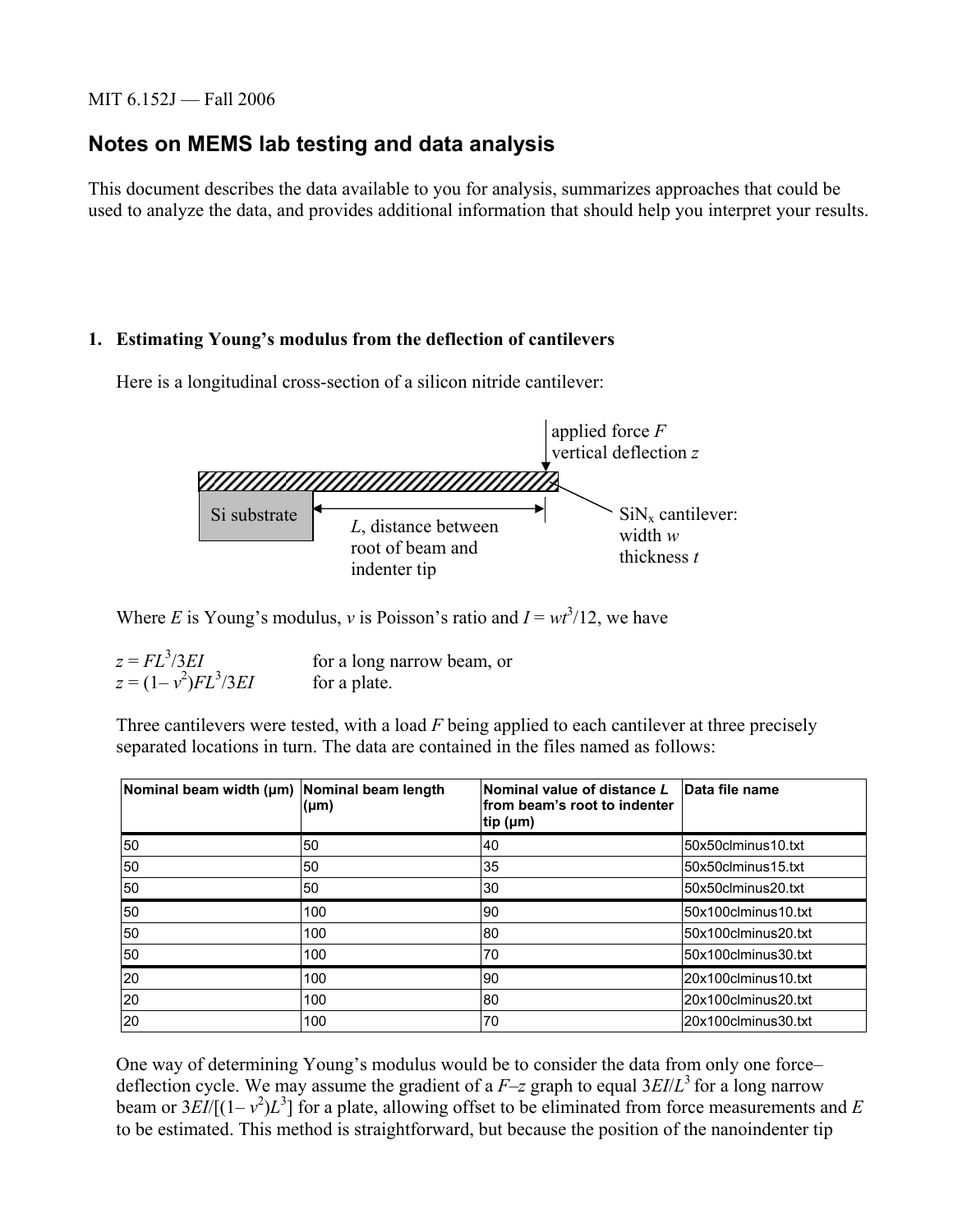relative to the end of the beam is known to within no fewer than a few micrometers, the estimate of *E* will itself be subject to substantial uncertainty.

A refined extraction approach is to determine the spring constant  $k = F/z$  of a beam at each of the three locations where the nanoindenter tip made contact with the beam. We would then plot  $k^{-1/3}$ against *L*, the nominal distance from the cantilever's root to the location of the nanoindenter tip. We could then assume the gradient of the  $(k^{-1/3})-L$  graph to be equal to  $(3EI)^{-1/3}$  for a beam or  $[3EI/(1-v^2)]^{-1/3}$  for a plate. In this way we may be able to reduce uncertainty in the extracted value of Young's modulus. We can assume the spacing of our values of *L* to be known  $\pm 1$  μm.



## **Film thickness measurement**

From ellipsometry performed on a wafer after the  $\text{SiN}_x$  was deposited but before it was patterned, the film thickness was measured to be 1.015 μm, with a standard deviation of 0.516% across nine locations.

## **Under-cutting of the cantilevers**

Below are some optical micrographs of the cantilever beams that we tested. A lighter green/yellow shade indicates silicon nitride above air; darker shading corresponds to silicon nitride on the silicon substrate.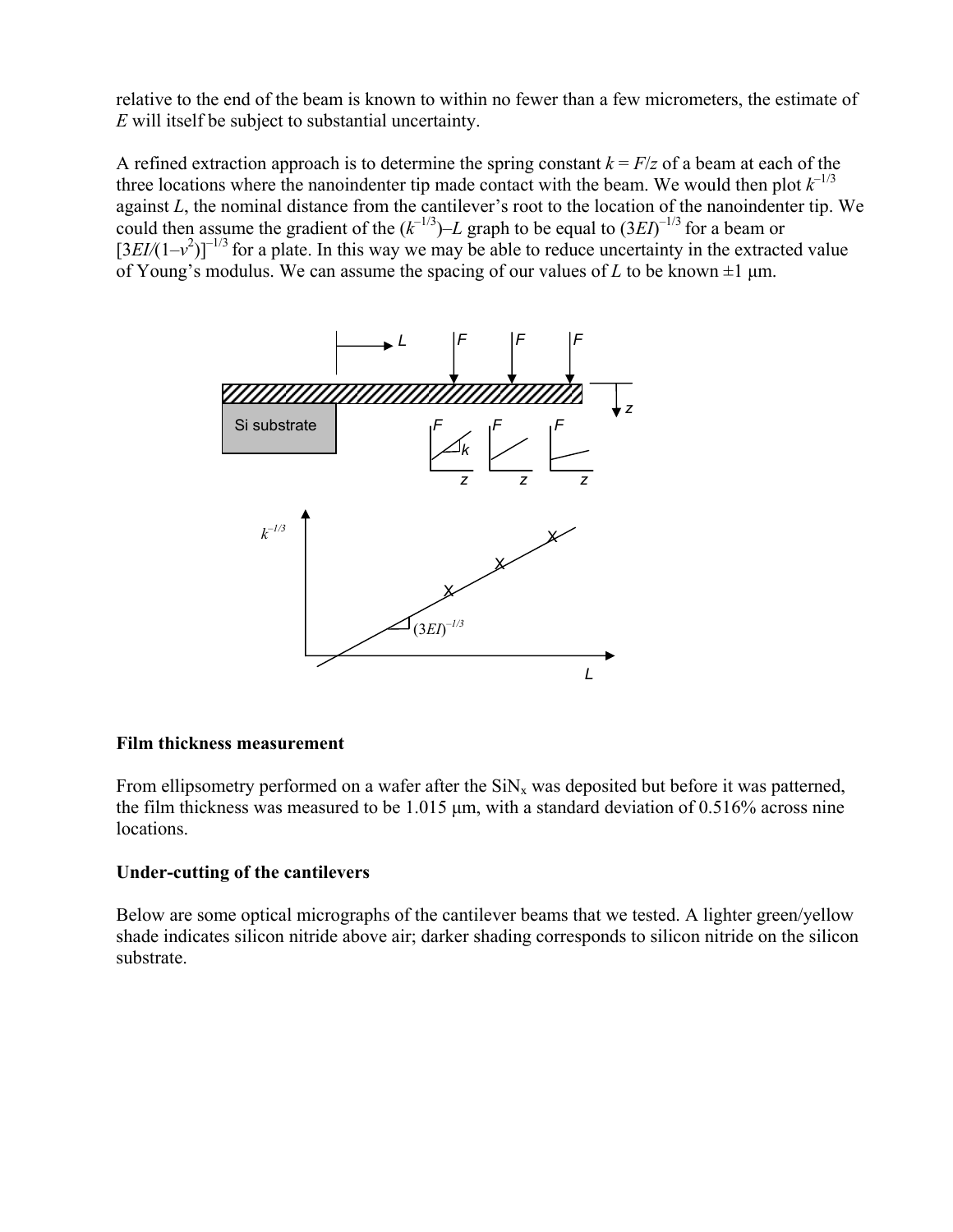

- (a) width =  $50 \mu m$ , length =  $50 \mu m$
- (b) width = 50  $\mu$ m, length = 100  $\mu$ m
- (c) width =  $20 \mu m$ , length =  $100 \mu m$

The etch pit was 700 μm long and 500 μm wide:



## **2. Extracting Young's modulus and residual stress from the deflection of fixed-fixed beams**

For a fixed-fixed beam of length *L*, width *w* and thickness *t*, with a residual stress in the film of  $\sigma_0$ and loaded with force *F* at its center, we have the model:

$$
F = \left\{ \left( \frac{\pi^2}{2} \right) \left[ \frac{\sigma_0 wt}{L} \right] + \left( \frac{\pi^4}{6} \right) \left[ \frac{Ewt^3}{L^3} \right] \right\} z + \left( \frac{\pi^4}{8} \right) \left[ \frac{Ewt}{L^3} \right] z^3
$$

When plotting  $F/z$  against  $z^2$ , we expect data obeying this model to yield a straight line whose gradient depends on *E* and geometry, and whose  $F/z$ -axis intercept depends on geometry, *E*, and  $\sigma_0$ .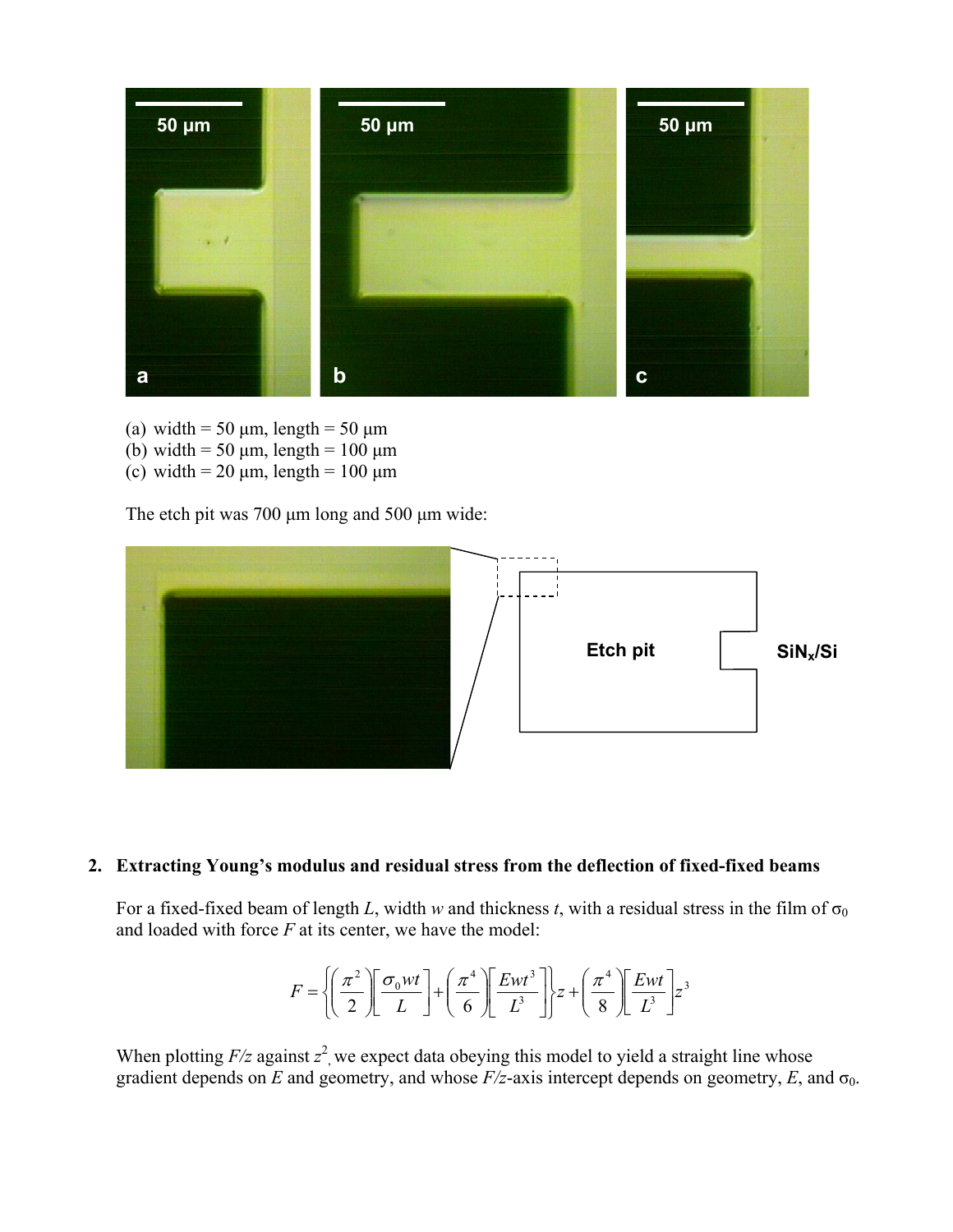We deflected two fixed-fixed beams, loading them until they fractured. The force–deflection data are in the files named below:

| Beam length $L$ (µm) | Beam width w (um) | <b>Data file</b> |
|----------------------|-------------------|------------------|
| 50                   |                   | Isx50ff.txt      |
| 50                   |                   | 10x50ff.txt      |

Note that the nominal beam 'widths' of 5 or 10 μm were measured parallel to the edges of the etch pits. The bridges are oriented at an angle of arctan(4/3) to the edges of the etch pits, so that the actual transverse widths of the two bridges (as they appear on the photolithographic mask) are 4 and 8 μm respectively.

## **Optical micrographs of the fixed-fixed beams:**



8 μm-wide beam (a) before and (b) after loading



4 μm-wide beam (c) before and (d) after loading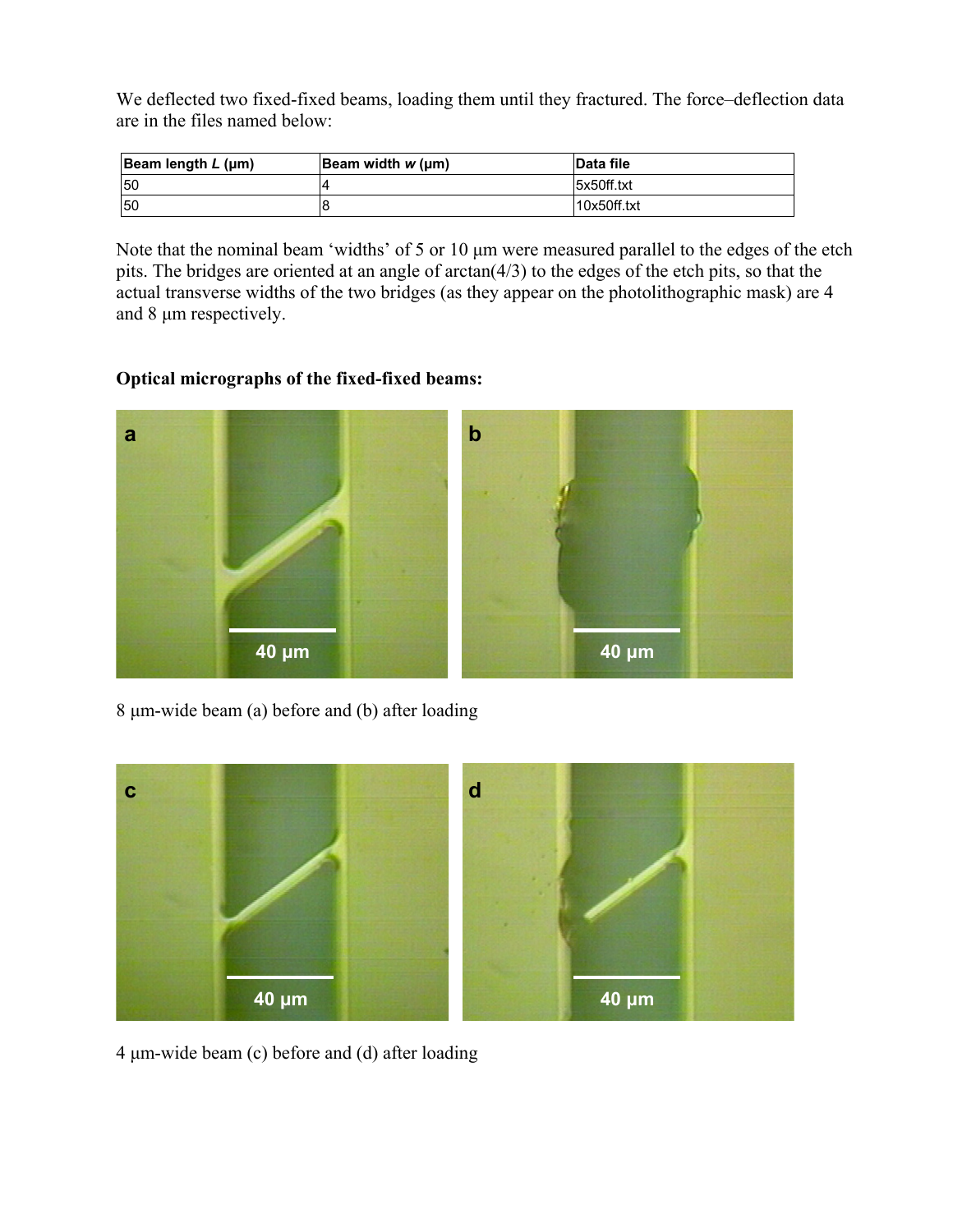- 3. Our Si-rich LPCVD SiN<sub>x</sub> film was deposited at 775 °C. Its refractive index was measured, using ellipsometry, to be 2.52 (the measurement was made using 633 nm light). Sekimoto *et al*. [1] have experimentally related the residual stress in LPCVD silicon nitride to its refractive index. Reconcile the tensile stress that you have extracted with that predicted by Sekimoto for silicon nitride with a refractive index of 2.52.
- 4. The literature reports an array of attempts to quantify the elastic modulus of silicon nitride; one such attempt was made by Guo *et al.* [2]. Discuss your extracted values of *E* in relation to that reported by Guo.

## **It might prove fruitful to consider these additional points:**

5. A Berkovich indentation test was performed on one of our  $\text{SiN}_x/\text{Si}$  wafers after deposition but before patterning or etching. A nanoindenter tip was pressed into the film and the gradient of the force–displacement trace as the tip began to be withdrawn from the material was used to estimate the *reduced modulus E*r, which is related to Young's modulus, *E*, of the material as follows:

$$
\frac{1}{E_r} = \frac{(1 - v^2)}{E} + \frac{(1 - v_i^2)}{E_i}.
$$

In this equation *v* is Poisson's ratio of the SiN,  $E_i$  is Young's modulus of the diamond indenter tip (1100 GPa), and  $v_i$  is Poisson's ratio of diamond (0.07). A typical force–displacement trace is shown below. The maximum depth of indentation was  $\sim$ 70 nm, approximately 7% of the SiN<sub>x</sub> film thickness.



**Force–displacement trace from Berkovich indentation test** 

The value of the reduced modulus, averaged over 15 locations on the film, was 173±2 GPa.

6. Another way to determine the elastic modulus of MEMS materials is to measure the resonance frequency of a structure made from the material [3]. The resonance frequency, *f*, of a cantilever beam is given by: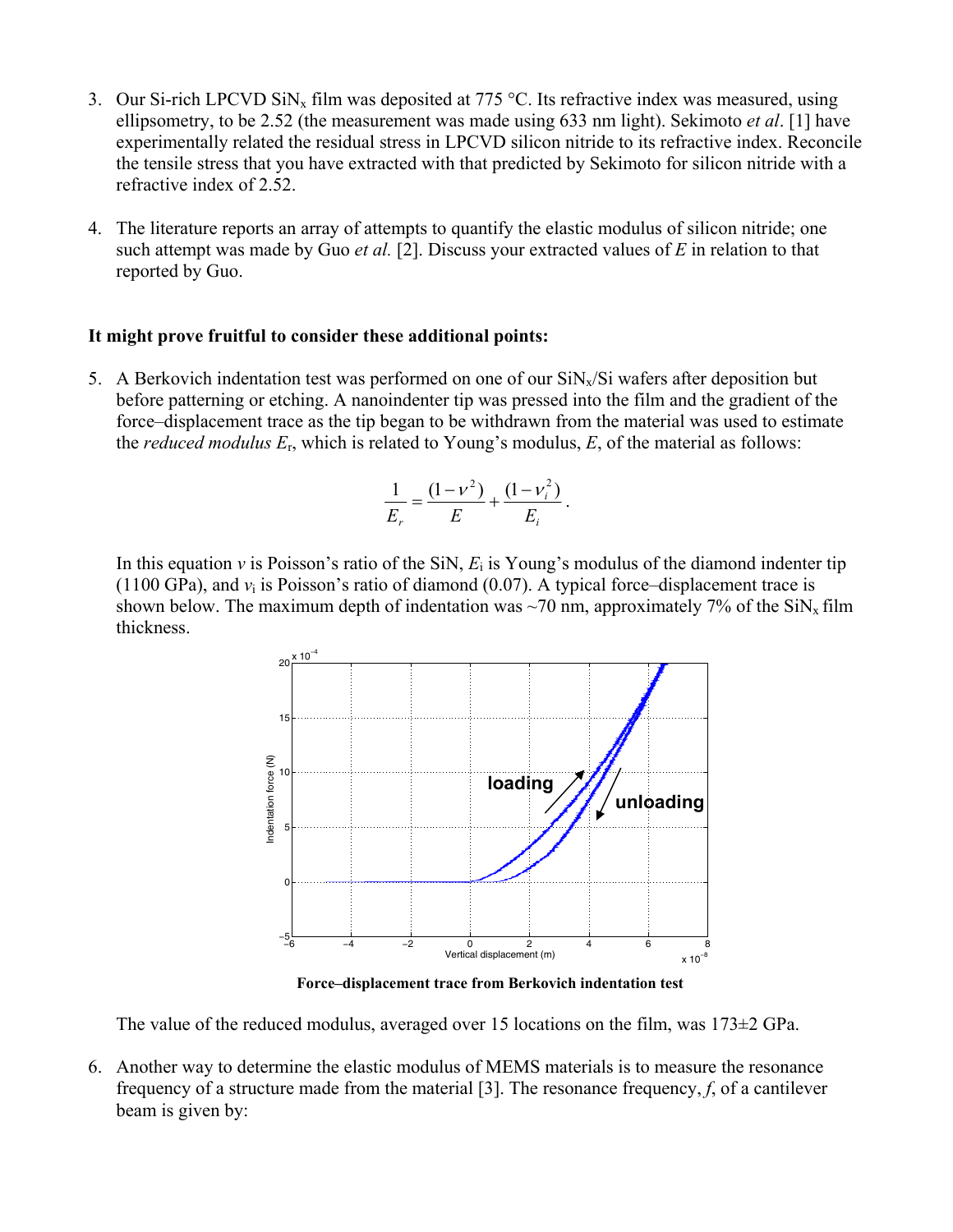$$
f = \frac{1}{2\pi} \sqrt{\frac{2Et^2}{3\rho L^4}}
$$

where  $\rho$  is the mass density of the film, and *L* is the length of the beam. We measured the resonance frequency of a cantilever on one of our wafers — one with a width of 20 μm and a length of 200 μm. The sample was glued to a piezo buzzer and the buzzer was actuated with a signal containing a wide range of frequencies. A laser Doppler vibrometer was used to measure the amplitude of the resulting vibrations of the cantilever as a function of frequency. The measured first-order resonance frequency was 30.25 kHz. Using the value that you have extracted for Young's modulus, make an estimate of the film's density based on the measured resonance frequency. Is this estimate reasonable?

7. The data from the fixed-fixed beam tests show that the beams fractured during loading. Can you estimate the fracture strength of the silicon nitride film?

#### **Further reading that might inform your discussion**

Menčík [4] provides a comprehensive review of possible parasitic effects in the estimation of Young's modulus from beam bending tests. Ashwell [5] discusses in detail the origin of plate effects. McShane [6] investigates the conditions under which cantilever deflections will deviate appreciably from those predicted by the linear elastic model considered in this document. Osterberg and Senturia [7] have devised a MEMS materials testing method, 'MTest', that relies on the electrostatic deflection of beams and membranes to determine Young's modulus and residual stress.

#### **References**

[1] M. Sekimoto, H. Yoshihara and T. Ohkubo, "Silicon nitride single-layer x-ray mask," *J. Vac. Sci. Technol.,* vol. 21, pp. 1017-1021, 1982.

[2] H. Guo and A. Lal, "Die-level characterization of silicon-nitride membrane/silicon structures using resonant ultrasonic spectroscopy," *J Microelectromech Syst,* vol. 12, pp. 53, 2003.

[3] P. Neuzil, U. Sridhar and B. Ilic, "Air flow actuation of micromechanical oscillators," *Appl. Phys. Lett.,* vol. 79, pp. 138-140, 2001.

[4] J. Mencik and E. Quandt, "Determination of elastic modulus of thin films and small specimens using bending metods," *J. Mater. Res.,* vol. 14, pp. 2152-2161, 1999.

[5] D. G. Ashwell, "The anticlastic curvature of rectangular beams and plates," *J. R. Aeronaut. Soc.,*  vol. 54, pp. 708-715, 1950.

[6] G. J. McShane, M. Boutchich, A. S. Phani, D. F. Moore and T. J. Lu, "Young's modulus measurement of thin-film materials using micro-cantilevers," *J Micromech Microengineering,* vol. 16, pp. 1926-1934, 2006.